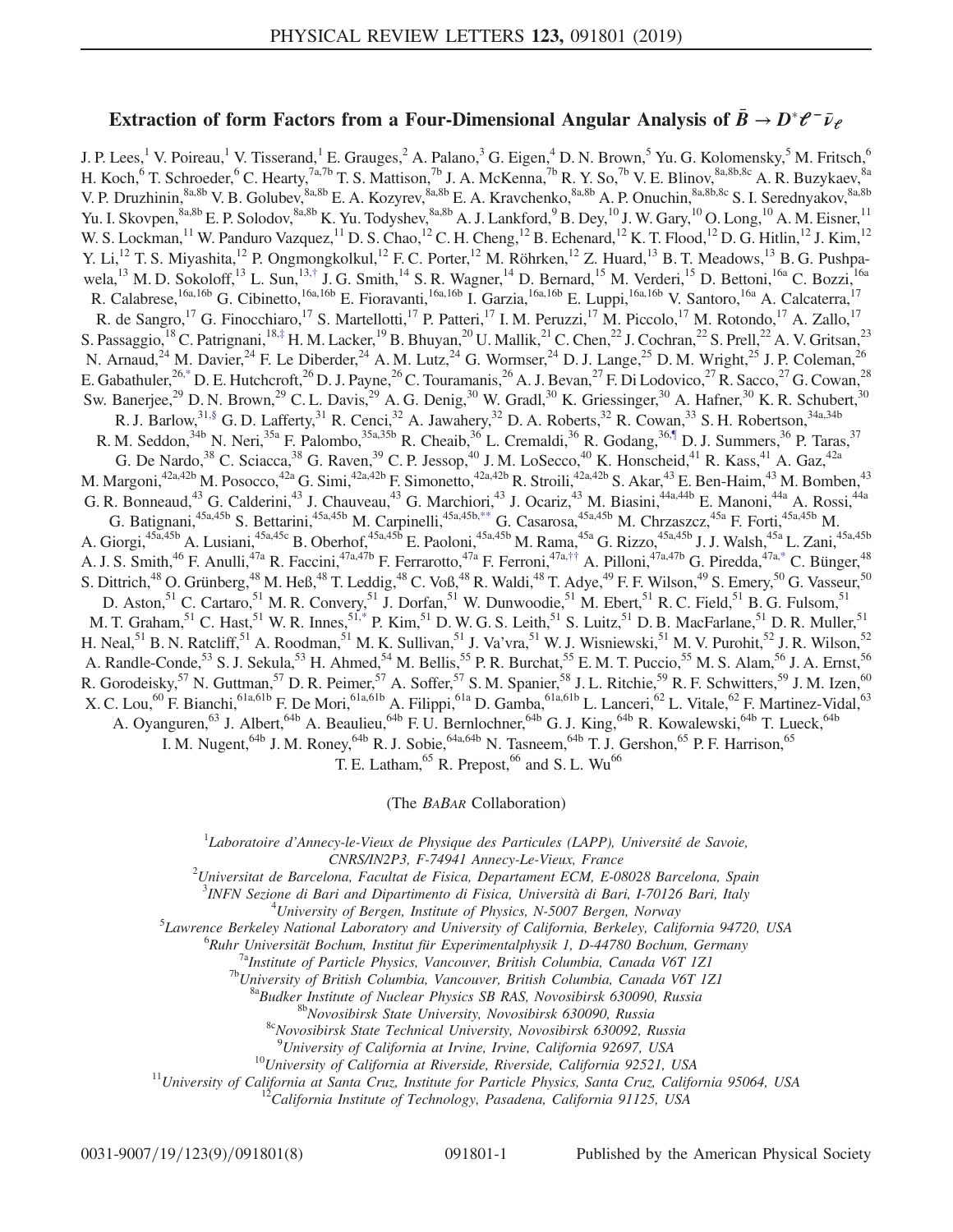<sup>13</sup>University of Cincinnati, Cincinnati, Ohio 45221, USA<br><sup>14</sup>University of Colorado, Boulder, Colorado 80309, USA<br><sup>15</sup>Laboratoire Leprince-Ringuet, Ecole Polytechnique, CNRS/IN2P3, F-91128 Palaiseau, France<br><sup>16a</sup>INFN Sez

<sup>20</sup>Indian Institute of Technology Guwahati, Guwahati, Assam, 781 039, India <sup>21</sup>University of Iowa, Iowa City, Iowa 52242, USA <sup>22</sup>Iowa State University, Ames, Iowa 50011, USA

<sup>23</sup>Johns Hopkins University, Baltimore, Maryland 21218, USA<br><sup>24</sup>Laboratoire de l'Accélérateur Linéaire, IN2P3/CNRS et Université Paris-Sud 11,

Centre Scientifique d'Orsay, F-91898 Orsay Cedex, France<br>
<sup>25</sup> Lawrence Livermore National Laboratory, Livermore, California 94550, USA<br>
<sup>26</sup> University of Liverpool, Liverpool L69 7ZE, United Kingdom<br>
<sup>27</sup> Queen Mary, Un

 $^{33}$ Massachusetts Institute of Technology, Laboratory for Nuclear Science, Cambridge, Massachusetts 02139, USA<br>  $^{34}$ Massachusetts Institute of Technology, Laboratory for Nuclear Science, Cambridge, Massachusetts 02139

<sup>41</sup>Ohio State University, Columbus, Ohio 43210, USA<br><sup>42b</sup>Dipartimento di Fisica, Università di Padova, I-35131 Padova, Italy<br><sup>43</sup>Laboratoire de Physique Nucléaire et de Hautes Energies, IN2P3/CNRS, Université Pierre et M

Université Denis Diderot-Paris7, F-75252 Paris, France<br>  $^{448}NFN$  Sezione di Perugia, 1-06123 Perugia, Italy<br>  $^{448}Dipartimento$  di Fisica, Università di Perugia, 1-06123 Perugia, Italy<br>  $^{458}Dipartimento$  di Fisica, Università di Pisa

<sup>51</sup>SLAC National Accelerator Laboratory, Stanford, California 94309 USA<br><sup>52</sup>University of South Carolina, Columbia, South Carolina 29208, USA<br><sup>53</sup>Southern Methodist University, Dallas, Texas 75275, USA<br><sup>54</sup>St. Francis Xa

<sup>60</sup>University of Texas at Dallas, Richardson, Texas 75083, USA<br><sup>61a</sup>INFN Sezione di Torino, I-10125 Torino, Italy<br><sup>61b</sup>Dipartimento di Fisica, Università di Torino, I-10125 Torino, Italy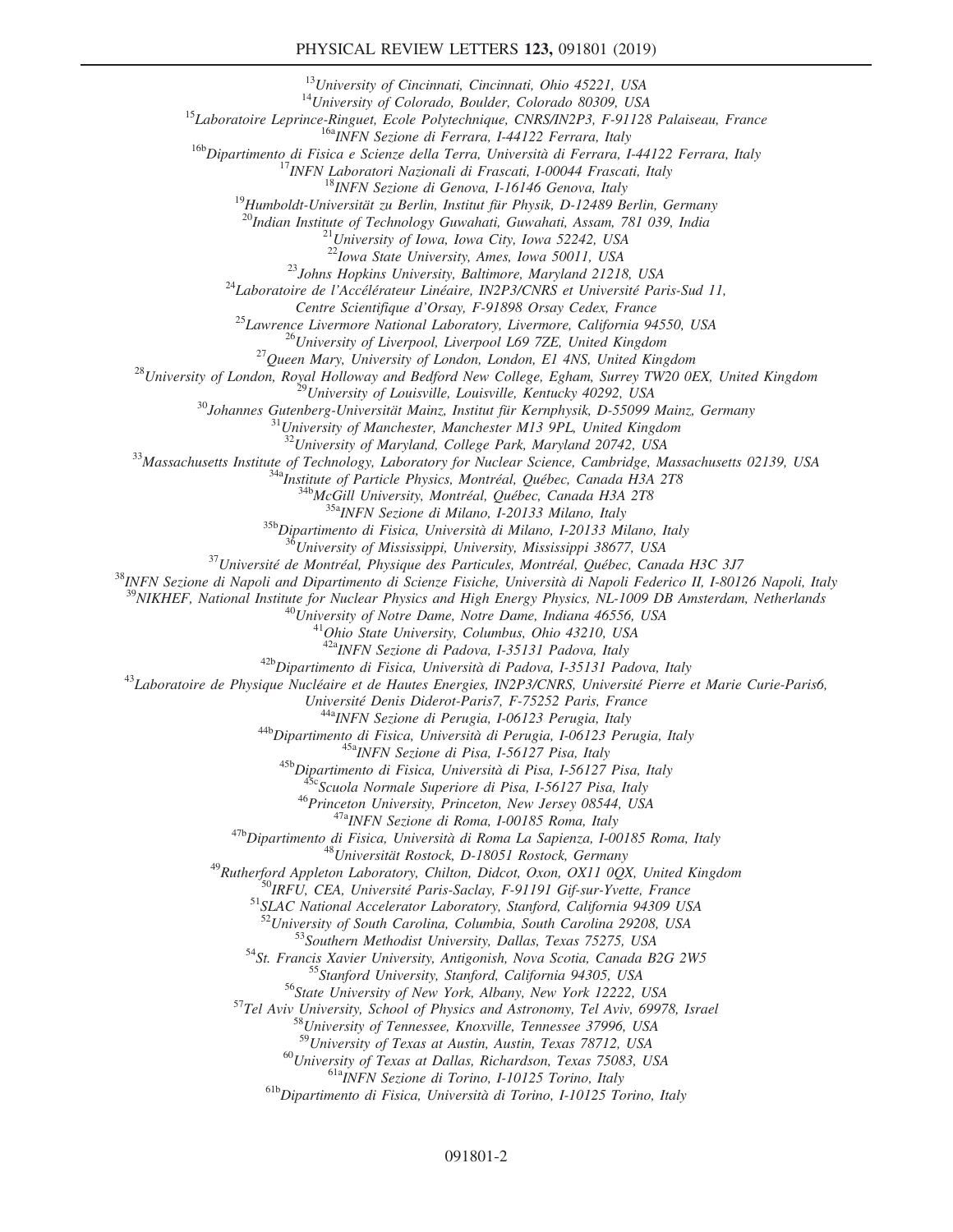<sup>62</sup>INFN Sezione di Trieste and Dipartimento di Fisica, Università di Trieste, I-34127 Trieste, Italy<br><sup>63</sup>IFIC, Universitat de Valencia-CSIC, E-46071 Valencia, Spain<br><sup>64a</sup>Institute of Particle Physics, Victoria, British C

<sup>65</sup>Department of Physics, University of Warwick, Coventry CV4 7AL, United Kingdom <sup>66</sup>University of Wisconsin, Madison, Wisconsin 53706, USA

(Received 26 March 2019; revised manuscript received 30 June 2019; published 29 August 2019)  $\bigcirc$ 

An angular analysis of the decay  $\bar{B}\to D^*\ell^-\bar{\nu}_\ell$ ,  $\ell\in\{e,\mu\}$ , is reported using the full  $e^+e^-$  collision data set collected by the BABAR experiment at the  $\Upsilon(4S)$  resonance. One B meson from the  $\Upsilon(4S) \rightarrow B\bar{B}$  decay is fully reconstructed in a hadronic decay mode, which constrains the kinematics and provides a determination of the neutrino momentum vector. The kinematics of the semileptonic decay is described by the dilepton mass squared,  $q^2$ , and three angles. The first unbinned fit to the full four-dimensional decay rate in the standard model is performed in the so-called Boyd-Grinstein-Lebed approach, which employs a generic  $q<sup>2</sup>$  parametrization of the underlying form factors based on crossing symmetry, analyticity, and QCD dispersion relations for the amplitudes. A fit using the more model-dependent Caprini-Lellouch-Neubert (CLN) approach is performed as well. Our form factor shapes show deviations from previous fits based on the CLN parametrization. The latest form factors also provide an updated prediction for the branching fraction ratio  $\mathcal{R}(D^*) \equiv \mathcal{B}(\bar{B} \to D^* \tau^- \bar{\nu}_{\tau})/\mathcal{B}(\bar{B} \to D^* \ell^- \bar{\nu}_{\ell}) = 0.253 \pm 0.005$ . Finally, using the well-measured branching fraction for the  $\bar{B} \to D^* \ell^- \bar{\nu}_\ell$  decay, a value of  $|V_{cb}| = (38.36 \pm 0.90) \times 10^{-3}$  is obtained that is consistent with the current world average for exclusive  $\bar{B} \to D^{(*)} \ell^- \bar{\nu}_\ell$  decays and remains in tension with the determination from inclusive semileptonic  $B$  decays to final states with charm.

DOI: [10.1103/PhysRevLett.123.091801](https://doi.org/10.1103/PhysRevLett.123.091801)

The Cabibbo-Kobayashi-Maskawa (CKM) matrix [\[1,2\]](#page-6-7),  $V_{CKM}$ , describing quark flavor mixing due to the charged weak current, is one of pillars of the standard model (SM) of particle physics. It contains the only source of chargeparity (CP) violation in the SM. Validating this picture requires precise determinations of the CKM matrix elements  $|V_{ub}|$  and  $|V_{cb}|$ . These are measured by the tree-level semileptonic decays,  $b \rightarrow \{u, c\}e^{-\bar{\nu}_e}$ , where  $e$  refers to an electron or muon. The hadronization of the final-state  $\{u, c\}$  quark can be probed via inclusive or exclusive final states, the theoretical treatment being quite different for the two processes. For the heavy-to-heavy  $b \to c$  transition, the inclusive and exclusive procedures use an operator product expansion and form factors based on heavy quark effective theory (HQET), respectively [\[3\]](#page-6-8). The theoretical and experimental uncertainties are different in the two cases, and a long-standing tension of about  $3\sigma$  exists between them, with the inclusive results systematically higher than the exclusive ones, for both  $|V_{ub}|$  and  $|V_{cb}|$ . The different results from inclusive and exclusive measurements could arise from non-SM physics. This motivates better quantification of uncertainties in the measurements and underlying theoretical treatment of strong interaction effects. Recently, several authors have pointed out [\[3](#page-6-8)–5], based on fits to unpublished Belle data [\[6\],](#page-6-9) that removing HQET constraints in the theoretical parametrization of the  $\bar{B} \rightarrow D^*$ form factors can reduce the tension between inclusive and exclusive  $|V_{cb}|$  determinations. The measurement described here is a test of this suggestion.

The  $B \to D^* \ell^- \bar{\nu}_\ell$  [\[7\]](#page-6-10) process, with the subsequent  $D^* \rightarrow D\pi$  decay, requires four independent kinematic variables to fully parametrize the final state. For the analysis presented in this Letter, we adopt the customary choice [\[8\]](#page-6-11) of the dilepton invariant mass squared,  $q^2$ , the helicity angles of the D and  $\ell^-$ ,  $\theta_V$  and  $\theta_{\ell}$ , respectively, and the angle  $\chi$  between the hadronic and leptonic two-body decay planes. Denoting  $d\Omega = d\cos\theta_d d\cos\theta_v d\chi$ , the fourdimensional differential rate assuming massless leptons in the SM is [\[8\]](#page-6-11)

<span id="page-2-0"></span>
$$
\frac{d\Gamma}{dq^2 d\Omega} = \left[ (H_+^2 (1 - \cos \theta_\ell)^2 + H_-^2 (1 + \cos \theta_\ell)^2) \sin^2 \theta_V \right. \\
\left. + 2H_0 \sin \theta_\ell \sin 2\theta_V \cos \chi [H_+ (1 - \cos \theta_\ell) - H_- (1 + \cos \theta_\ell)] + 4H_0^2 \sin^2 \theta_\ell \cos^2 \theta_V \\
\left. - 2H_+ H_- \sin^2 \theta_\ell \sin^2 \theta_V \cos 2\chi \right] \\
\times \frac{3}{8(4\pi)^4} G_F^2 \eta_{\rm EW}^2 |V_{cb}|^2 \frac{kq^2}{m_B^2} \mathcal{B}(D^* \to D\pi), \qquad (1)
$$

where  $k = \sqrt{(m_B^2 - q^2 + m_{D^*}^2)^2/4m_B^2 - m_{D^*}^2}$  is the  $D^*$ <br>momentum in the *B* rest frame  $n_{\text{max}} = 1.0066$  [4.9] denotes momentum in the B rest frame,  $\eta_{EW} = 1.0066$  [\[4,9\]](#page-6-12) denotes leading electroweak corrections, and  $G_F$  is the Fermi decay

Published by the American Physical Society under the terms of the [Creative Commons Attribution 4.0 International](https://creativecommons.org/licenses/by/4.0/) license. Further distribution of this work must maintain attribution to the author(s) and the published article's title, journal citation, and DOI. Funded by SCOAP<sup>3</sup>.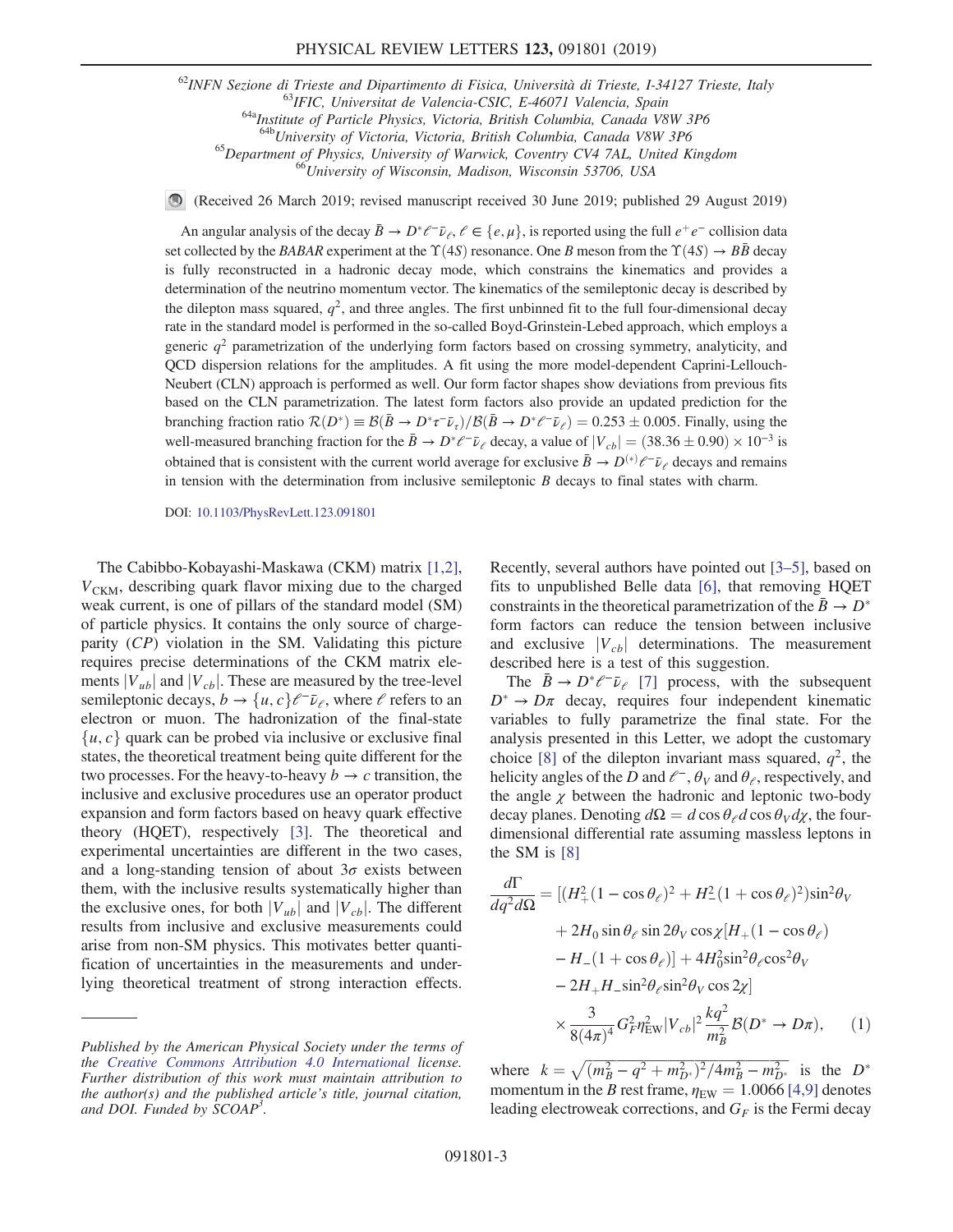constant. In the SM, the helicity amplitudes  $H_{\pm,0}$  are the real functions

$$
H_0 = \frac{1}{2m_{D^*}\sqrt{q^2}}((m_B^2 - m_{D^*}^2 - q^2)(m_B + m_{D^*})A_1(q^2) - \frac{4m_B^2k^2}{m_B + m_{D^*}}A_2(q^2)),
$$
\n(2)

$$
H_{\pm} = (m_B + m_{D^*})A_1(q^2) \mp \frac{2m_B k}{(m_B + m_{D^*})}V(q^2),\tag{3}
$$

expressed here in terms of the conventional axial-vector and vector form factors,  $\{A_1, A_2, V\}$ , as in Caprini *et al.* (CLN) [\[10\]](#page-6-13). In the Boyd-Grinstein-Lebed (BGL) [\[11\]](#page-6-14) approach, the form factors are written as  $f = (m_B + m_{D^*})A_1$ ,  $F_1 =$  $\sqrt{q^2H_0}$  and  $g = 2V/(m_B + m_{D^*})$ . The BGL formalism parametrizes the *i*th form factor,  $F_i$ , in the most generic form, based on crossing symmetry, analyticity, and QCD dispersion relations, as

<span id="page-3-0"></span>
$$
F_i(z) = \frac{1}{P_i(z)\phi_i(z)} \sum_{n=0}^{N} a_n^i z^n.
$$
 (4)

The expansion parameter  $z$  is given by

$$
z(t, t_0) = \frac{\sqrt{t_+ - t} - \sqrt{t_+ - t_0}}{\sqrt{t_+ - t} + \sqrt{t_+ - t_0}},
$$
\n(5)

and is small in the physical region. Here  $t \equiv q^2$ ,  $t_{\pm} \equiv$  $(m_B \pm m_{D^*})^2$ , and  $t_0 = t_+ - \sqrt{t_+(t_+ - t_-)}$ . We adopt the R also the factors  $P_-(z)$  corresponding to removal of the R Blaschke factors,  $P_i(z)$ , corresponding to removal of the  $B_c$ poles of the  $BD^*$  system, and the outer functions,  $\phi_i(z)$ , from Refs. [\[3,12\]](#page-6-8). The BGL coefficients in Eq. [\(4\)](#page-3-0) satisfy the relations  $\sum_{n} |a_n^i|^2 \leq 1$ , known as unitarity constraints.<br>The CLN [10] formalism makes similar expansions un to the relations  $\sum_{n} |a_n| \leq 1$ , known as unitarity constraints.<br>The CLN [\[10\]](#page-6-13) formalism makes similar expansions up to cubic terms, but imposes heavy-quark symmetry relations and QCD sum rules to relate the expansion parameters. The resultant forms are expressed in terms of a reduced set of a slope,  $\rho_{D^*}^2$ , and two normalization parameters,  $R_{1,2}(1)$ .<br>In this Letter employing a data sample of  $471 \times 10^6$  J

In this Letter, employing a data sample of  $471 \times 10^6$  BB pairs [\[13\]](#page-6-15) produced at the  $\Upsilon(4S)$  resonance and collected by the BABAR detector [\[14,15\],](#page-6-16) a full four-dimensional analysis of the  $\bar{B} \to D^* \ell^- \bar{\nu}_{\ell}$  decay rate corresponding to Eq.  $(1)$  is reported. One of the B mesons, referred to as the tag side  $B$ , is fully reconstructed via hadronic decays, allowing for the missing neutrino 4-momentum,  $p_{\text{miss}}$ , to be explicitly reconstructed on the signal side  $B$ , since the initial  $e^{\pm}$  4-momenta are known. The hadronic tagging algorithm uses charm-meson seeds  $(D^{(*)}, J/\psi)$  combined with ancillary charmless light hadrons  $(\pi/K)$ , and is the same as in several previous *BABAR* analyses [\[14,16,17\]](#page-6-16). From the remaining particles in the event after the tag- $B$ reconstruction, a  $D^0$  meson reconstructed via one its three

<span id="page-3-1"></span>

FIG. 1. Comparisons between data and generic  $B\bar{B}$  simulation in the discriminating variables (a)  $U$  and (b)  $E_{\text{extra}}$ . For each plot, selections in all other variables have been applied.

cleanest decay modes,  $K^-\pi^+$ ,  $K^-\pi^-\pi^0$ , or  $K^-\pi^+\pi^-\pi^+$ , is combined with a  $\pi^0$  or  $\pi^+$ , to form a  $D^{*0}$  or  $D^{*+}$ , respectively. For each  $D^*$  candidate, the reconstructed invariant mass of the  $D^0$  and the difference of the reconstructed masses,  $\Delta m \equiv (m_{D^*} - m_D)$ , are required to be within four standard deviations of the expected resolution from their nominal values, at this stage. The  $D^*$  is combined with a charged lepton  $l \in \{e, \mu\}$ , with the laboratory momentum of the lepton required to be greater than 0.2 and 0.3 GeV for e and  $\mu$ , respectively. The six  $D^*$ decay modes along with the two charged lepton species comprise twelve signal channels that are processed as independent data samples. No additional tracks are allowed in the event. The entire event topology,  $e^+e^- \rightarrow \Upsilon(4S) \rightarrow$  $B_{\text{tag}}\bar{B}_{\text{sig}}(\to D^*\ell^-\bar{\nu}_\ell)$  is considered in a kinematic fit including constraints on the beam spot, relevant secondary decay vertices, and masses of the reconstructed  $B_{\text{tag}}$ ,  $\bar{B}_{\text{sig}}$ ,  $D^{(*)}$  and the missing neutrino. The  $\chi^2$ -probability from this highly constrained fit is used as the main discriminant against background. To reject candidates with additional neutral energy deposits,  $E_{\text{extra}}$  is defined as the sum of the energies of the good quality photons not utilized in the event reconstruction. The variable  $E_{\text{extra}}$  is required to be less than 0.4 to 0.6 GeV, depending on the  $D^{(*)}$  modes. Only candidates satisfying  $q^2 \in [0.2, 10.2]$  GeV<sup>2</sup> are retained. In events with multiple selected candidates, only the candidate with the highest  $\chi^2$ -probability from the kinematic fit is retained.

After all selections, the overall background level is estimated to be ∼2%, using a simulation of generic  $\Upsilon(4S) \rightarrow B\bar{B}$  events, where both B mesons decay to any allowed final state. All selected events enter the fourdimensional angular fit; the small remnant background is treated as a source of systematic uncertainty. Figure  $1(a)$ shows the comparison between data and simulation in the variable  $U = E_{\text{miss}} - |\vec{p}_{\text{miss}}|$ , where the resolution in the neutrino reconstruction has been weighted in the signal part of this simulation to match that in the data. Here  $E_{\rm miss}$  and  $\vec{p}_{\text{miss}}$  correspond to the missing neutrino energy and momentum, respectively. Figure [1\(b\)](#page-3-1) shows the comparison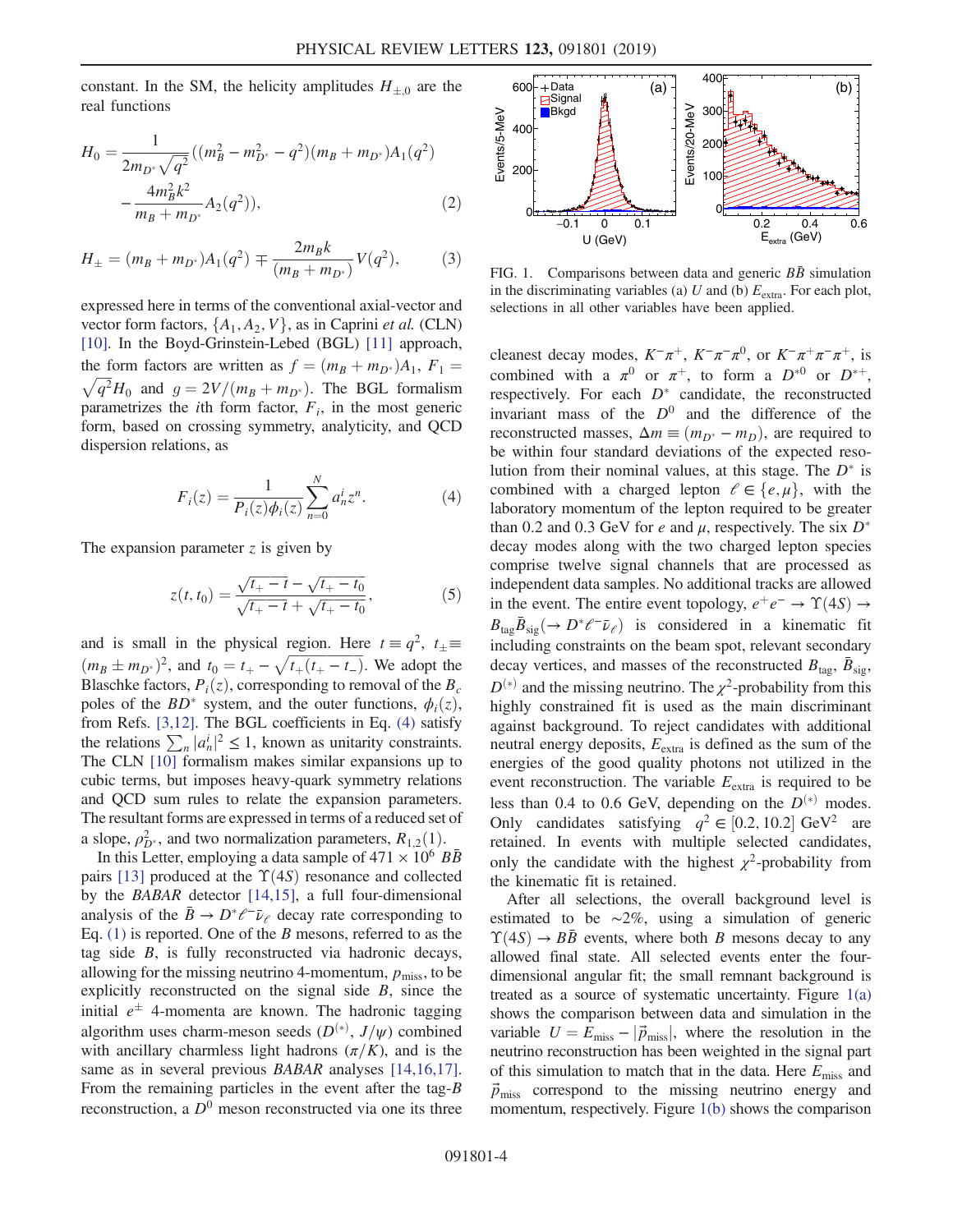in the discriminating variable  $E_{\text{extra}}$ . The efficiency in  $E_{\text{extra}}$ in the  $E_{\text{extra}} \rightarrow 0$  signal region does not affect the angular analysis, so that an exact agreement is not required. The generic  $B\bar{B}$  simulation agrees with the data in all kinematicvariable distributions in the sideband regions, validating its use to estimate the background in the signal region. The final requirement is  $|U| \leq 90$  MeV. The total number of selected candidates at this stage is 6112, with the estimated signal yield being around 5932.

In addition to the generic  $BB$  simulation sample used for the data analysis where both  $B$  mesons are decayed generically, a separate category of  $B\bar{B}$  simulation is employed where the  $B_{\text{tag}}$  is decayed generically, but  $\bar{B}_{\text{sig}} \rightarrow$  $D^*(-\to D\pi)\ell^-\bar{\nu}_\ell$  is decayed uniformly in  $dq^2d\Omega$  at the generator level. This latter sample is used to correct for detector acceptance effects in the fit to Eq. [\(1\)](#page-2-0) employing numeric computation of the normalization integrals as described in Ref. [\[18\]](#page-6-17). The simulation undergoes the same reconstruction and selection steps as the data sample. The uniformly generated simulation weighted by the fit results matches the data in all distributions, as discussed later.

Unbinned maximum-likelihood fits to the BABAR data are performed employing the four-dimensional decay rate given by Eq. [\(1\)](#page-2-0). The likelihood calculation treats all events in the data sample as signal and the small residual background is accounted for by subtracting from the log likelihood a contribution estimated from generic  $B\bar{B}$ simulation. The fits are performed in two variants, for each of the BGL and CLN parametrizations. For the nominal BABAR -only variant, the negative log likelihood (NLL) is of the nonextended type, implying that the overall normalization factor is not imposed. This fit is used to extract the three form factors in a fashion insulated from systematic uncertainties related to the normalization, in particular, with the estimation of the  $B_{\text{tag}}$  yield.

To extract  $|V_{cb}|$ , a second version of the fit is performed, where the integrated rate  $\Gamma$  is converted to a branching fraction, B, as  $\Gamma = \frac{B}{\tau_B}$ , where  $\tau_B$  is the B-meson lifetime. The latest Heavy Flavor Averaging Group [\[19\]](#page-6-18) values of  $\beta$ and  $\tau_B$ , for  $B^0$  and  $B^-$  mesons, are employed as additional Gaussian constraints to the BABAR -only NLL, and the entire fit is repeated. Two other constraints are employed. First, a lattice calculation from the Fermilab Lattice and MILC collaborations [\[20\]](#page-6-19) gives the value of  $h_{A1}(1) =$  $\left(m_B + m_{D^*}\right)A_1\left(q_{\text{max}}^2\right)/(2\sqrt{m_B m_{D^*}})$  at the zero recoil point,<br> $a^2 = (m - m)^2$ . Second, at the zero recoil point, the  $q_{\text{max}}^2 \equiv (m_B - m_{D^*})^2$ . Second, at the zero recoil point, the relation  $F_1(a^2) - (m_A - m_{D^*}) f(a^2)$  is used to express relation  $F_1(q_{\text{max}}^2) = (m_B - m_{D^*}) f(q_{\text{max}}^2)$  is used to express  $a_{\text{min}}^F$  in tarms of the remaining BCI approximate in f and F  $a_0^{F_1}$  in terms of the remaining BGL coefficients in f and  $F_1$ . Therefore,  $a_0^{F_1}$  is not a free parameter in the fit, but is derived from the remaining parameters. The small isospin dependence of these constraints, arising from the differences  $m_{B^+} - m_{B^0}$  and  $m_{D^{*0}} - m_{D^{*+}}$ , is ignored in the calculation.

Given the statistical power of our data, we truncate the BGL expansion at  $N = 1$  to avoid the violation of unitarity

<span id="page-4-0"></span>TABLE I. The  $N = 1$  BGL expansion results of this analysis, including systematic uncertainties.

| 1.29<br>38.36<br>1.63<br>0.03<br>2.74<br>8.33<br>$\pm 0.90$<br>$\pm 0.03$<br>$+0.11$<br>$\pm 1.00$<br>$\pm 6.67$<br>$+0.11$ |  |  | $a_0^f \times 10^{2}$ $a_1^f \times 10^{2}$ $a_1^{F_1} \times 10^{2}$ $a_0^g \times 10^{2}$ $a_1^g \times 10^{2}$ $ V_{cb}  \times 10^{3}$ |
|-----------------------------------------------------------------------------------------------------------------------------|--|--|--------------------------------------------------------------------------------------------------------------------------------------------|
|                                                                                                                             |  |  |                                                                                                                                            |

constraints due to poorly determined parameters. To ensure that a global minimum for the NLL is reached, 1000 instances of the BGL fits are executed, with uniform sampling on  $[-1, +1]$  for the starting values of the  $a_n$ coefficients. Among convergent fits, a unique minimum NLL is always found, up to small variations in the least significant digits in the fit parameters.

Many sources of systematic uncertainties cancel in this analysis, since no normalization is required from the BABAR data sample. Tracking efficiencies in simulation show no significant dependence on  $q^2$  or  $\{\cos \theta_{\ell}, \cos \theta_{V}, \chi\}$ . To account for the resolutions in the reconstructed kinematic variables, the normalization of the probability density function in the fit is performed using reconstructed variables from the simulation. The dominant systematic uncertainty comes from the remnant background that can pollute the angular distributions. To estimate its effect on the fit results, the fit procedure is repeated excluding the background subtraction and the difference in the results is taken as the systematic uncertainty.

Table [I](#page-4-0) summarizes the main results from the BGL fits, including  $|V_{cb}|$ . Several checks are performed to ensure stability of the results. Cross-checks are performed via separate fits to the  $B^0$  and  $B^-$  isospin modes that have charged and neutral pions for the soft pion in  $D^* \to D\pi$ [\[21\]](#page-6-20). Cross-checks are also performed for separate fits to the two lepton species. Results are found to be compatible within the statistical uncertainties and thus no additional uncertainty is quoted from these checks. The values of  $|V_{cb}| \times 10^3$ , including only statistical uncertainties, for the e,  $\mu$ ,  $B^0$ ,  $B^-$  separated fits are 38.59  $\pm$  1.15, 38.24  $\pm$  1.05,  $38.03 \pm 1.05$ , and  $38.68 \pm 1.16$ , respectively. The use of  $t_0 = t_$  in the BGL expansion, as in Refs. [3–[5\],](#page-6-8) also gives results consistent with Table [I](#page-4-0). Table [II](#page-4-1) reports the corresponding results from the CLN fits. The value of  $|V_{cb}|$  is consistent between the BGL- and CLN-based fits.

Figure [2](#page-5-0) shows the comparisons of the BABAR BGL and CLN results with the CLN world average (CLN WA) [\[19\]](#page-6-18) as well as light-cone sum rules (LCSR) at the maximum recoil from Ref. [\[22\]](#page-6-21). Phenomenologically, the most

<span id="page-4-1"></span>TABLE II. The CLN fit results from this analysis, including systematic uncertainties.

| $\sigma_{\mathbf{\bar{D}^*}}$ | $R_1(1)$        | $R_2(1)$        | $ V_{ch}  \times 10^3$ |
|-------------------------------|-----------------|-----------------|------------------------|
| $0.96 \pm 0.08$               | $1.29 \pm 0.04$ | $0.99 \pm 0.04$ | $38.40 \pm 0.84$       |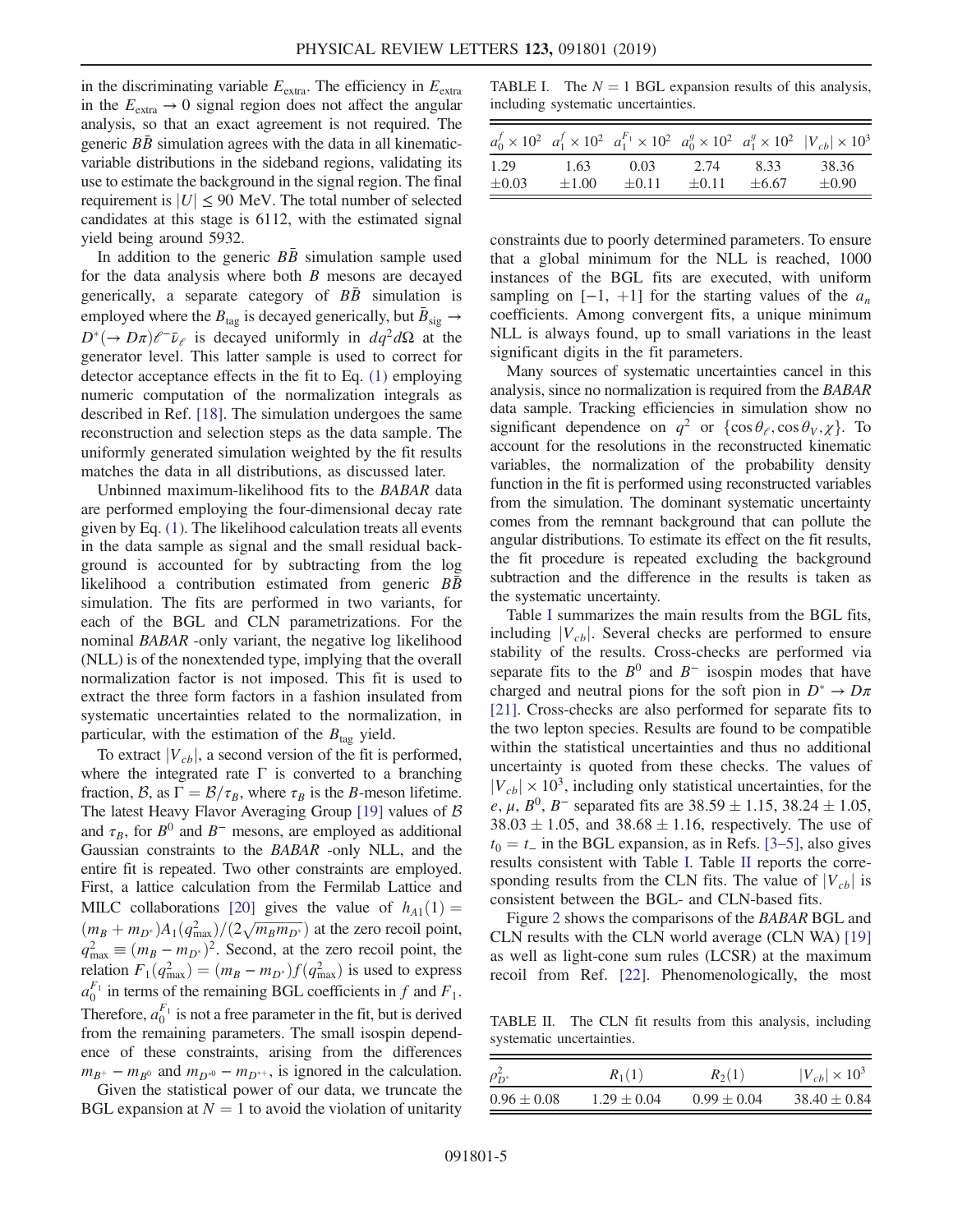<span id="page-5-0"></span>

FIG. 2. Comparison between the BABAR BGL-CLN and CLN WA [\[19\]](#page-6-18) form factors  $\{A_1, A_2, V\}$ . Also shown is the LCSR prediction at  $q^2 = 0$  [\[22\]](#page-6-21). The error bands are depicted by the dashed curves and include both statistical and systematic uncertainties.

important feature in Fig. [2](#page-5-0) is the discrepancy between CLN WA and the BABAR fits, while within BABAR, both CLN and BGL parametrizations yield comparable results. Numerically, the  $p$  value of the consistency check in the three CLN fit parameters, between CLN BABAR and CLN WA, is 0.0017.

For  $|V_{cb}|$ , the result obtained here is well below the value determined from inclusive decays. This is in contrast with results from several recent analyses using the BGL parametrization based on unpublished Belle data [3–[6,23\]](#page-6-8), where larger values, close to the inclusive result, were typically obtained.

Figure [3](#page-5-1) shows the two-dimensional scatter plots in  $\cos \theta_V$  and  $\chi$  in three bins of  $\cos \theta_\ell$  and integrated over the  $q^2$  spectrum, between the data (top row) and simulation (bottom row) after acceptance and reconstruction effects, weighted by the results of the BGL fit. The binned  $\chi^2$  differences between the data and weighted simulation referring to Fig. [3](#page-5-1) are (a) 103, (b) 89, and (c) 96, evaluated over 100 bins. The corresponding values for the four onedimensional projections evaluated over 20 bins are 22, 23, 26, and 18, for  $q^2$ ,  $\cos \theta_{\ell}$ ,  $\cos \theta_V$ , and  $\chi$ , respectively. Within uncertainties, the weighted simulation consistently matches the data.

The differential rate in Eq. [\(1\)](#page-2-0) holds under the assumption that the outgoing charged lepton is massless, a valid approximation for  $\ell \in \{e, \mu\}$ . For the  $\tau$  lepton, additional terms appear in the differential rate,  $\Gamma(q^2, m_\ell)$ , depending on the lepton mass [\[3\].](#page-6-8) The BGL form factors reported in this Letter lead to an updated prediction for

$$
\mathcal{R}(D^*) \equiv \frac{\int_{m_\tau}^{q_{\text{max}}^2} \Gamma(q^2, m_\tau) dq^2}{\int_{m_\ell^2}^{q_{\text{max}}^2} \Gamma(q^2, m_\ell) dq^2},
$$
(6)

<span id="page-5-1"></span>

FIG. 3. Comparisons as binned scatter plots between the BABAR data (top row) and simulation weighted by the BGL fit result (bottom row) in (a) backward, (b) mid, and (c) forward angles in  $\cos \theta_{\ell}$ . The multidimensional features in the data are well represented by the model. The z axes indicate the number of events in each bin and the simulation is normalized to the number of data events.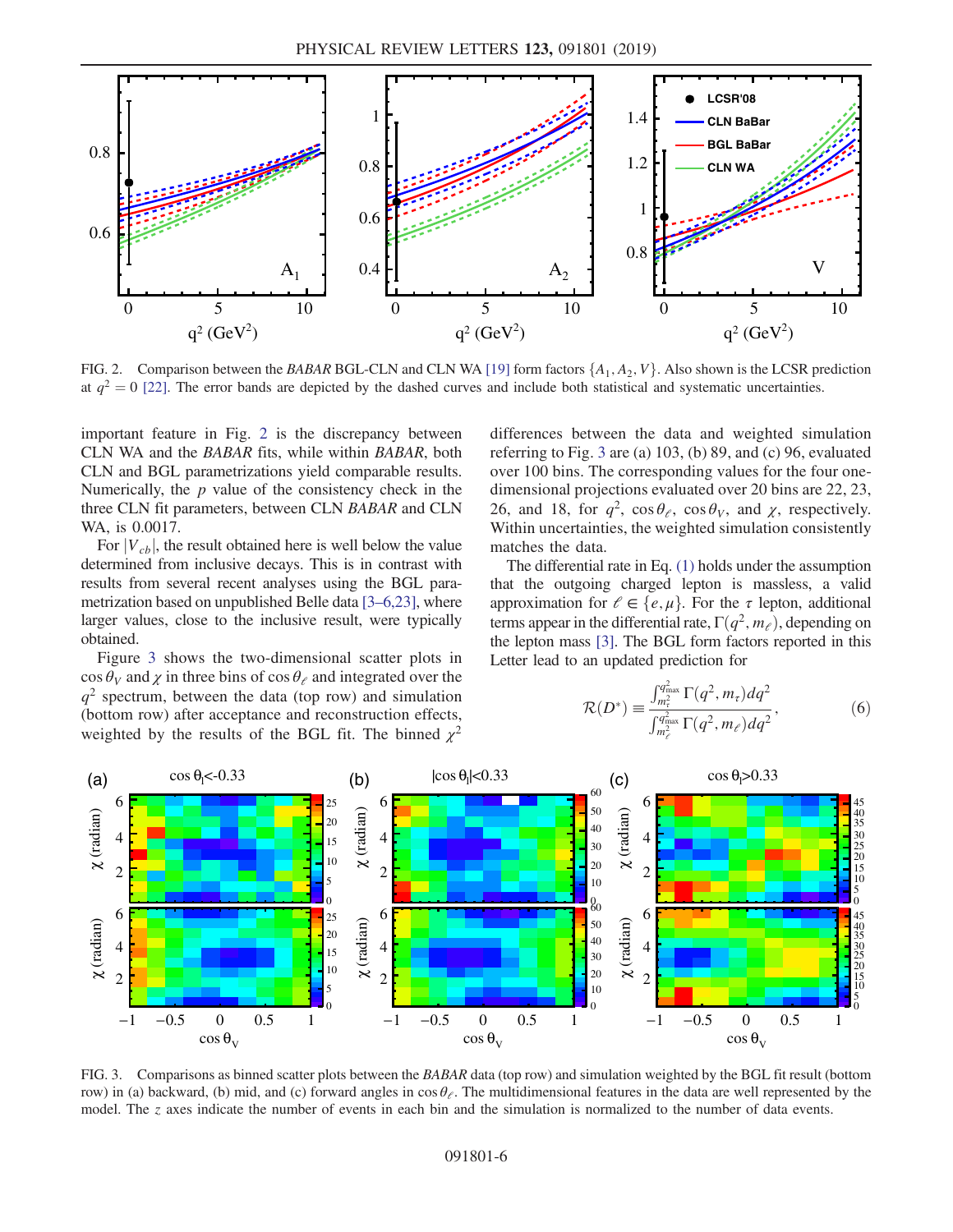where  $l = \{e, \mu\}$ . An  $N = 1$  BGL expansion for the additional scalar form factor is performed following Gambino et al. [\[3\]](#page-6-8), using the HQET prediction at zero recoil, with a conservative estimate for the uncertainty. At maximum recoil, instead of employing the LCSR form factors [\[22\]](#page-6-21) with large uncertainties that were adopted in Ref. [\[3\]](#page-6-8), the present BABAR result is employed. These values at the two ends of the  $q^2$  spectra completely specify the scalar form factor in the linear expansion. The resultant SM prediction is

$$
\mathcal{R}(D^*)^{\text{SM}}_{\text{BABAR}} = 0.253 \pm 0.005. \tag{7}
$$

For a different choice of  $t_0 = t_$ , a value  $0.253 \pm 0.005$  is found, consistent with the above. The result is consistent with the CLN-based calculation of  $0.252 \pm 0.003$  in Ref. [\[24\],](#page-7-0) although with a larger uncertainty, mostly driven by the uncertainty in the scalar form factor at zero recoil, from HQET [\[3\]](#page-6-8). The degree of HQET violation is an important consideration, impacting the uncertainties, although the central value of  $\mathcal{R}(D^*)$  is largely unaffected. It is important to note that the experimental measurement of  $\mathcal{R}(D^*)$  might be sensitive to variations in the BGL form factors since the overall efficiency calculation for the measurement is a convolution of the form factor model and the four-dimensional detector acceptance function.

In summary, using the BABAR  $\overline{BB}$  data sample with one of the B mesons fully reconstructed in hadronic modes, an unbinned four-dimensional fit to tagged  $\bar{B} \to D^* \ell^- \bar{\nu}_\ell$ decays is performed to extract the form factors in the more model-independent formalism of BGL as well as the model-dependent CLN method. The BABAR form factors show differences with CLN WA. The value of  $|V_{cb}|$  is found to be lower than those obtained in recent BGL analyses based on unpublished Belle data [3–[6,23\]](#page-6-8) that did not use a four-dimensional fit [\[25\]](#page-7-1) The tension with inclusive determinations of  $|V_{cb}|$  persists, even with the more model-independent BGL parametrization of the form factors. The central value of the SM  $\mathcal{R}(D^*)$  prediction based on a BGL parametrization is consistent with the previous CLN-based prediction of Ref. [\[24\]](#page-7-0), but with a larger uncertainty, thereby reducing the overall tension with the latest average of experimental measurements. An extended version of the results presented here, including unfolded four-dimensional angular moments, will be presented in a forthcoming publication [\[26\].](#page-7-2)

We are grateful for the excellent luminosity and machine conditions provided by our PEP-II colleagues, and for the substantial dedicated effort from the computing organizations that support BABAR. The collaborating institutions thank SLAC for its support and kind hospitality. This work is supported by DOE and NSF (USA), NSERC (Canada), CEA and CNRS-IN2P3 (France), BMBF and DFG (Germany), INFN (Italy), FOM (Netherlands), NFR (Norway), MES (Russia), MINECO (Spain), STFC (United Kingdom), and BSF (USA-Israel). Individuals have received support from the Marie Curie EIF (European Union) and the A. P. Sloan Foundation (USA).

<span id="page-6-2"></span><span id="page-6-0"></span>[\\*](#page-0-0) Deceased.

- <span id="page-6-1"></span>[†](#page-0-1) Present address: Wuhan University, Wuhan 430072, China. <sup>[‡](#page-0-2)</sup>Present address: Università di Bologna and INFN Sezione di Bologna, I-47921 Rimini, Italy.
- <span id="page-6-4"></span><span id="page-6-3"></span>[§](#page-0-3) Present address: University of Huddersfield, Huddersfield HD1 3DH, United Kingdom.

<span id="page-6-5"></span>Present address: University of South Alabama, Mobile, Alabama 36688, USA.

- <span id="page-6-6"></span>Also at Università di Sassari, I-07100 Sassari, Italy.
- [††](#page-0-6)Also at Gran Sasso Science Institute, I-67100 LAquila, Italy.
- <span id="page-6-7"></span>[1] N. Cabibbo, [Phys. Rev. Lett.](https://doi.org/10.1103/PhysRevLett.10.531) **10**, 531 (1963).
- <span id="page-6-8"></span>[2] M. Kobayashi and T. Maskawa, [Prog. Theor. Phys.](https://doi.org/10.1143/PTP.49.652) 49, 652 [\(1973\).](https://doi.org/10.1143/PTP.49.652)
- <span id="page-6-12"></span>[3] D. Bigi, P. Gambino, and S. Schacht, [J. High Energy Phys.](https://doi.org/10.1007/JHEP11(2017)061) [11 \(2017\) 061.](https://doi.org/10.1007/JHEP11(2017)061)
- [4] B. Grinstein and A. Kobach, *[Phys. Lett. B](https://doi.org/10.1016/j.physletb.2017.05.078)* 771, 359 (2017).
- <span id="page-6-9"></span>[5] D. Bigi, P. Gambino, and S. Schacht, [Phys. Lett. B](https://doi.org/10.1016/j.physletb.2017.04.022) 769, 441 [\(2017\).](https://doi.org/10.1016/j.physletb.2017.04.022)
- <span id="page-6-10"></span>[6] A. Abdesselam et al. (Belle Collaboration), [arXiv:1702.01521.](http://arXiv.org/abs/1702.01521)
- <span id="page-6-11"></span>[7] The inclusion of charge-conjugate decay modes is implied throughout this Letter.
- [8] B. Dey, Phys. Rev. D 92[, 033013 \(2015\)](https://doi.org/10.1103/PhysRevD.92.033013).
- <span id="page-6-13"></span>[9] A. Sirlin, [Nucl. Phys.](https://doi.org/10.1016/0550-3213(82)90303-0) **B196**, 83 (1982).
- <span id="page-6-14"></span>[10] I. Caprini, L. Lellouch, and M. Neubert, [Nucl. Phys.](https://doi.org/10.1016/S0550-3213(98)00350-2) **B530**, [153 \(1998\)](https://doi.org/10.1016/S0550-3213(98)00350-2).
- [11] C. G. Boyd, B. Grinstein, and R. F. Lebed, [Nucl. Phys.](https://doi.org/10.1016/0550-3213(95)00653-2) B461[, 493 \(1996\).](https://doi.org/10.1016/0550-3213(95)00653-2)
- <span id="page-6-15"></span>[12] C. G. Boyd, B. Grinstein, and R. F. Lebed, [Phys. Rev. D](https://doi.org/10.1103/PhysRevD.56.6895) 56, [6895 \(1997\)](https://doi.org/10.1103/PhysRevD.56.6895).
- <span id="page-6-16"></span>[13] J. P. Lees et al. (BABAR Collaboration), [Nucl. Instrum.](https://doi.org/10.1016/j.nima.2013.04.029) [Methods Phys. Res., Sect. A](https://doi.org/10.1016/j.nima.2013.04.029) 726, 203 (2013).
- [14] B. Aubert et al. (BABAR Collaboration), [Nucl. Instrum.](https://doi.org/10.1016/S0168-9002(01)02012-5) [Methods Phys. Res., Sect. A](https://doi.org/10.1016/S0168-9002(01)02012-5) 479, 1 (2002).
- [15] B. Aubert et al. (BABAR Collaboration), [Nucl. Instrum.](https://doi.org/10.1016/j.nima.2013.05.107) [Methods Phys. Res., Sect. A](https://doi.org/10.1016/j.nima.2013.05.107) 729, 615 (2013).
- [16] J. P. Lees et al. (BABAR Collaboration), [Phys. Rev. Lett.](https://doi.org/10.1103/PhysRevLett.118.031802) 118[, 031802 \(2017\).](https://doi.org/10.1103/PhysRevLett.118.031802)
- <span id="page-6-17"></span>[17] J. P. Lees et al. (BABAR Collaboration), [Phys. Rev. Lett.](https://doi.org/10.1103/PhysRevLett.116.041801) 116[, 041801 \(2016\).](https://doi.org/10.1103/PhysRevLett.116.041801)
- <span id="page-6-18"></span>[18] S. U. Chung, Formulas for partial-wave analysis, version V. BNL-QGS-06-102. 2013.
- [19] Y. Amhis et al. (Heavy Flavor Averaging Group), [Eur. Phys.](https://doi.org/10.1140/epjc/s10052-017-5058-4) J. C 77[, 895 \(2017\)](https://doi.org/10.1140/epjc/s10052-017-5058-4), updated results and plots available at <https://hflav.web.cern.ch>.
- <span id="page-6-20"></span><span id="page-6-19"></span>[20] J. A. Bailey et al. (Fermilab Lattice and MILC Collaborations), Phys. Rev. D 89[, 114504 \(2014\).](https://doi.org/10.1103/PhysRevD.89.114504)
- <span id="page-6-21"></span>[21] S. de Boer, T. Kitahara, and I. Nisandzic, [Phys. Rev. Lett.](https://doi.org/10.1103/PhysRevLett.120.261804) 120[, 261804 \(2018\).](https://doi.org/10.1103/PhysRevLett.120.261804)
- <span id="page-6-22"></span>[22] S. Faller, A. Khodjamirian, C. Klein, and T. Mannel, [Eur.](https://doi.org/10.1140/epjc/s10052-009-0968-4) Phys. J. C 60[, 603 \(2009\).](https://doi.org/10.1140/epjc/s10052-009-0968-4)
- [23] A. Abdesselam et al. (Belle Collaboration), [arXiv:1809](http://arXiv.org/abs/1809.03290) [.03290.](http://arXiv.org/abs/1809.03290)